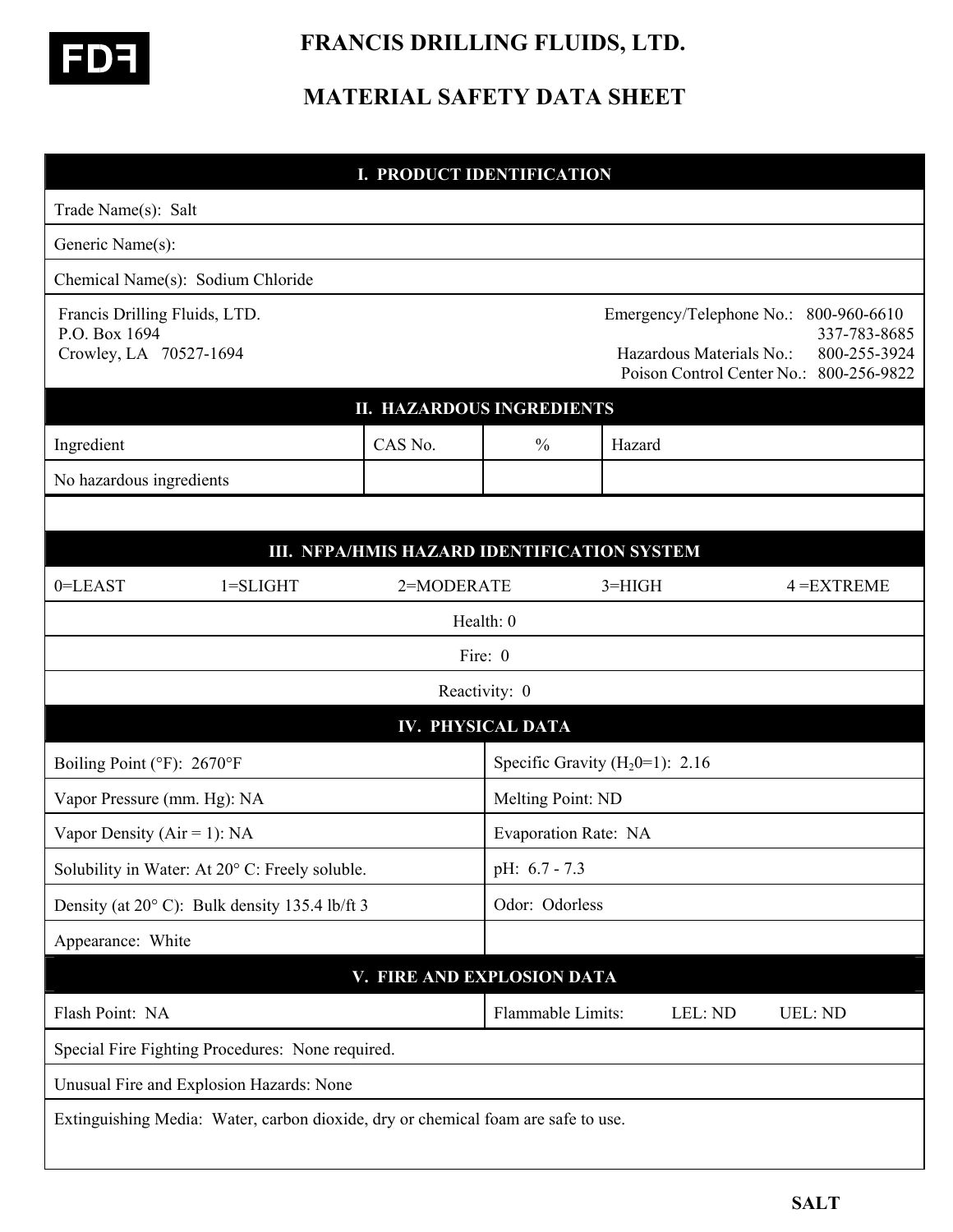|                                                                                                   | <b>VI. REACTIVITY</b>       |                            |  |  |  |  |
|---------------------------------------------------------------------------------------------------|-----------------------------|----------------------------|--|--|--|--|
| Stability: Stable                                                                                 |                             |                            |  |  |  |  |
| Hazardous Polymerization: No polymerization.                                                      |                             |                            |  |  |  |  |
| Incompatibility: Acid                                                                             |                             |                            |  |  |  |  |
| Hazardous Decomposition: Does not decompose.                                                      |                             |                            |  |  |  |  |
| VII. HEALTH HAZARD INFORMATION                                                                    |                             |                            |  |  |  |  |
| Routes of Exposure and Effects: Nontoxic                                                          |                             |                            |  |  |  |  |
| Skin: None                                                                                        |                             |                            |  |  |  |  |
| Eyes: Irritant                                                                                    |                             |                            |  |  |  |  |
| Inhalation: None.                                                                                 |                             |                            |  |  |  |  |
| Ingestion: Gastrointestinal irritation.                                                           |                             |                            |  |  |  |  |
| Permissible Exposure Limits: (for air contaminants) ND                                            |                             |                            |  |  |  |  |
| OSHA PEL (8hr. TWA): ND                                                                           |                             |                            |  |  |  |  |
| <b>ACGIH TLV: ND</b>                                                                              |                             |                            |  |  |  |  |
| Carcinogenicity:                                                                                  |                             |                            |  |  |  |  |
| Listed By NTP: Not listed                                                                         | Listed By: IARC: Not listed | Listed By OSHA: Not listed |  |  |  |  |
| Acute Oral LD50:                                                                                  | Acute Dermal LD50:          |                            |  |  |  |  |
| Emergency and First Aid Procedures:                                                               |                             |                            |  |  |  |  |
| Skin: None required                                                                               |                             |                            |  |  |  |  |
| Eyes: Flush with water.                                                                           |                             |                            |  |  |  |  |
| Ingestion: None required.                                                                         |                             |                            |  |  |  |  |
| Inhalation: None required.                                                                        |                             |                            |  |  |  |  |
| Additional Health Hazard Information::<br>None required.                                          |                             |                            |  |  |  |  |
| VIII. HANDLING AND USE PRECAUTIONS                                                                |                             |                            |  |  |  |  |
| Steps to be Taken if Material is Released or Spilled: If dry spill sweep up into waste container. |                             |                            |  |  |  |  |
| Waste Disposal Methods: No special procedures.                                                    |                             |                            |  |  |  |  |
| Handling and Storage Precautions: Store in a dry area.                                            |                             |                            |  |  |  |  |
| IX. INDUSTRIAL HYGIENE CONTROL MEASURES                                                           |                             |                            |  |  |  |  |
| Ventilation Requirements: None required.                                                          |                             |                            |  |  |  |  |
| Respirator: None required.                                                                        |                             |                            |  |  |  |  |
| Eye Protection: None required.                                                                    |                             |                            |  |  |  |  |